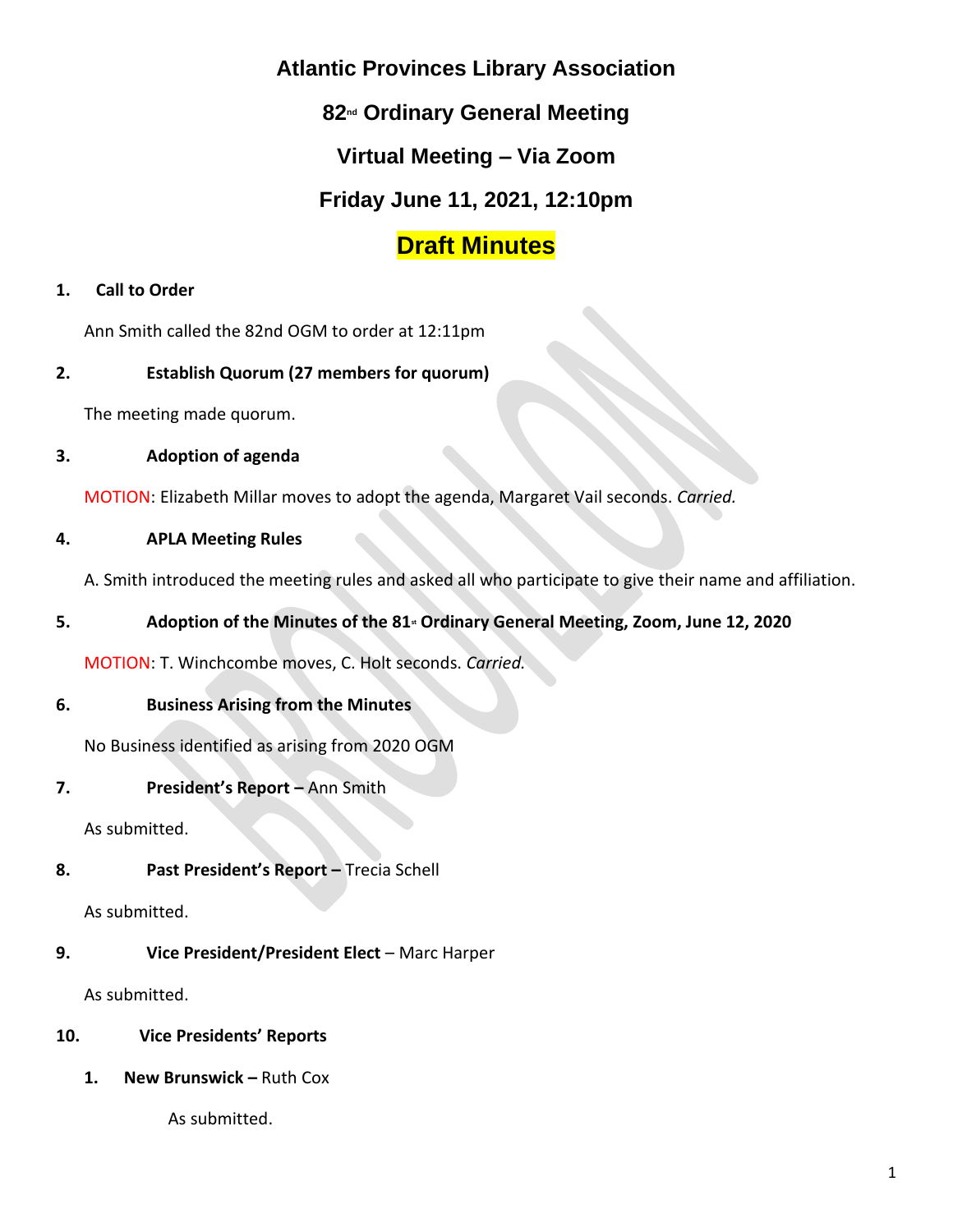#### **2. Newfoundland & Labrador –** Becky Smith

As submitted.

### **3. Nova Scotia –** Cate Carlyle

As submitted.

### **4. Prince Edward Island –** Krystal Dionne

As submitted.

5. **Membership** – Erin Alcock

As submitted – up to 273 members.

**11. Financial Examiner**

## **11.1 Report 2019/2020 –** Peter Glenister

MOTION: Louise White moves the acceptance of the Financial Examiner's report. Martin Chandler seconds the motion. *Carried*.

## **11.2 Appointment of Financial Examiner 2020/21**

MOTION: Trecia Schell moved the appointment of Peter Glenister as the APLA Financial Examiner for the 2021-2022 fiscal year. T. Harrison seconded the motion. Motion *carried*.

**12. Treasurer –** Terri Winchcombe

## **12.1 Report 2020/2021**

MOTION: Bill moved the acceptance of the Treasurer's Report for the 2019-2020 year. Krystal Dionne seconded the motion. Motion *carried*.

## **12.2 Proposed 2021-2022 Budget**

T. Winchcombe provided an overview of the 2021-2022 budget.

4400 dollars in black in previous year.

We would like to pay FMD membership twice this year – behind schedule.

We added a line for EDI initiatives for \$600.

\$16,702 anticipated in coming and to spend.

MOTION: C Holt moved the acceptance of the proposed budget for the 2020-21 fiscal year. Cate Carlyle seconded the motion. Motion *carried*.

## **13. Finance Committee** – Terri Winchcombe, Marc Harper, Ann Smith

As submitted in President's Report.

# **14. Aims & Objectives Committee** – Marc Harper – as submitted in VP Elect Report

- **14.1** Continuing Education Interest Group Cate Carlyle as submitted
- **14.2** I Information Literacy Interest Group Agnieszka Hayes -as submitted
- **14.3** Library Technicians Interest Group Marc Harper need a convenor
- **14.4** Government Information Interest Group David MacDonald as submitted
- **15. Report of the APLA Bulletin Co-Editors –** Kate McClintock and Kathryn Rose as submitted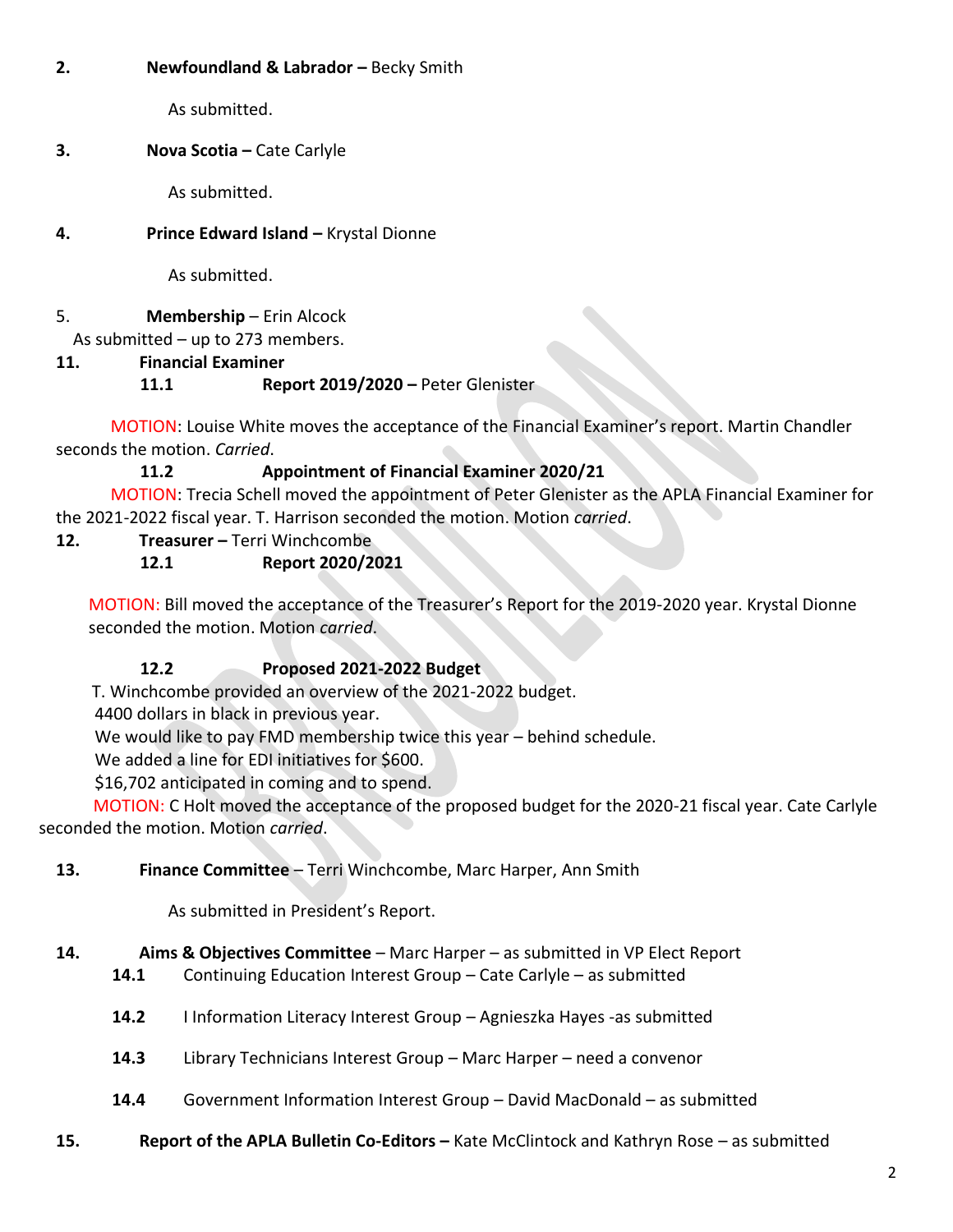#### **16. Membership Committee** – Erin Alcock

As submitted in E. Alcock's VP Membership report.

**17. Carin Alma E. Somers Scholarship Committee** – Marc Harper – covered in VP Elect Report, as submitted.

**18. Nominations Committee –** Trecia Schell

As submitted.

**19. Advocacy** – Louise White

Louise White provided a verbal report to the OGM attendees.

**20. Communications Committee –** Kim Mears

As submitted.

**20.1 Technology Coordinator - Margaret Vail** 

As submitted.

#### **21. Continuing Education Committee –** Ann Smith

As submitted.

**22. Grow a Library Committee –** Trecia Schell

Cate Carlyle, Terry W, RC also on the committee. Raised \$643 in silent auction online.

#### **23. Memorial Award Committee** – Sarah Gladwell

As submitted.

**24. Games at the Library** – Jennifer Devlin

As submitted.

## **25. CFLA-FCAB – Ryan Lewis/Ann Smith, Atlantic Regional Representative**

As submitted in President's Report

## 26. **Dalhousie University, School of Information Management Update - Sandra Toze/Vivian Howard**

As submitted.

E. Millar's suggestion: Add the two new scholarships to the "Select a Designation" list of funds on the Dal U "Make a Gift" list.

#### **27. Nova Scotia Community College Library Technician Program Update –** Kristina Parlee

As submitted.